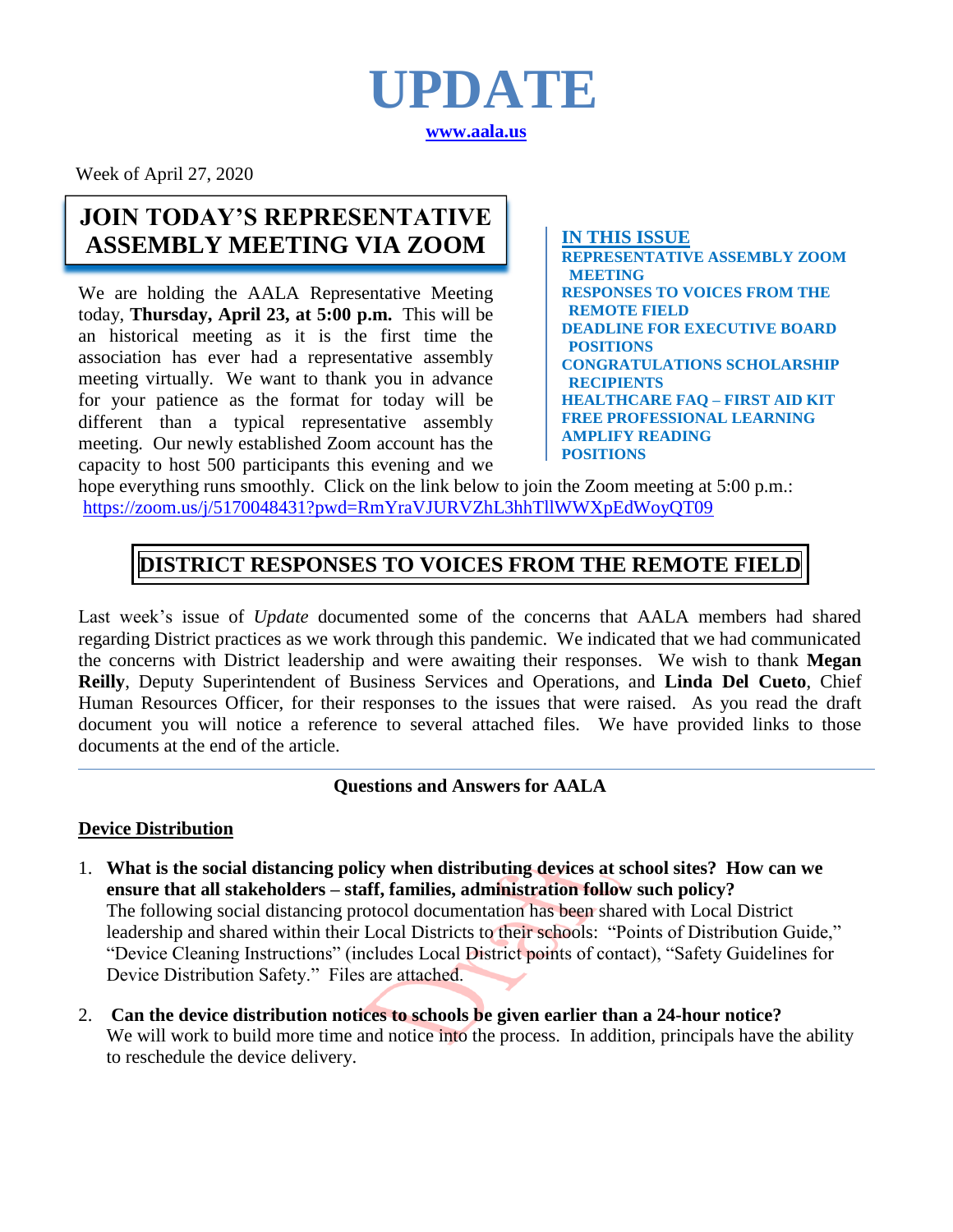# *RESPONSES (Cont.)*

3. **Can you provide protective gear for all those distributing devices at school sites?** Yes. Masks and gloves can be requested through the Local Districts via Administrators of Operations.

### 4. **How long are we expected to continue distributing devices?**

Device distributions are scheduled and carried out on a local level, but device deliveries to schools are targeted to be completed in May. As such, schools may need to issue devices to students well into May.

- 5. **What are alternative ways to distribute devices other than via school sites?** As of right now, all distributions are being done at schools, but alternate delivery options are being explored and information on those options will be shared if they become available.
- 6. **How do we get replacement laptops for students or staff who have a malfunction or loss?** Staff continues with the normal process of utilizing Remedy via the following link: [https://lausd](https://lausd-myit.onbmc.com/)[myit.onbmc.com.](https://lausd-myit.onbmc.com/) Students are to request a replacement device from their school. If the school does not have inventory on hand to distribute, schools can request devices via Remedy. If school personnel are not available, parents can contact the help desk and submit a request for a device via the following options: ITD.LAUSD.NET and by phone at (213) 443-1300.

### 7. **How do students, parents, and staff obtain technology support?**

All technical support for students and families is available at ITD.LAUSD.NET as well as by phone at (213) 443-1300. Staff continues with the normal process of utilizing Remedy via the following link: [https://lausd-myit.onbmc.com.](https://lausd-myit.onbmc.com/)

8. **Since enrollment takes place throughout the year, this will mean that students will constantly need a device. What is the plan for continuity of device distribution? Is there a way to have technology hubs around the district for new enrollees?**

Devices are made available to schools based on student need. If the school does not have inventory on hand to distribute, schools can request devices via Remedy. If school personnel are not available, parents can contact the helpdesk and submit a request.

#### 9. **What is the process for obtaining a computing device for a teacher who needs one?**

When a teacher requests a device (e.g., laptop/tablet) to support virtual learning, administrators first check to see if the school has a device in inventory that meets the teacher's requirements and is not currently being used. This can be done by running the "Assets Deployed" or "Devices Checked Out to Employees" report in Remedy.

Step-by-step on how to run inventory and device-checked-out reports:

- 1. Go to<https://achieve.lausd.net/itam>
- 2. Click on Assets Deployed to obtain a complete list of the school's inventory
- 3. Click on Faculty Checkout Report to obtain a list of devices assigned to employees
- 4. Login using your single sign-on account to view the desired report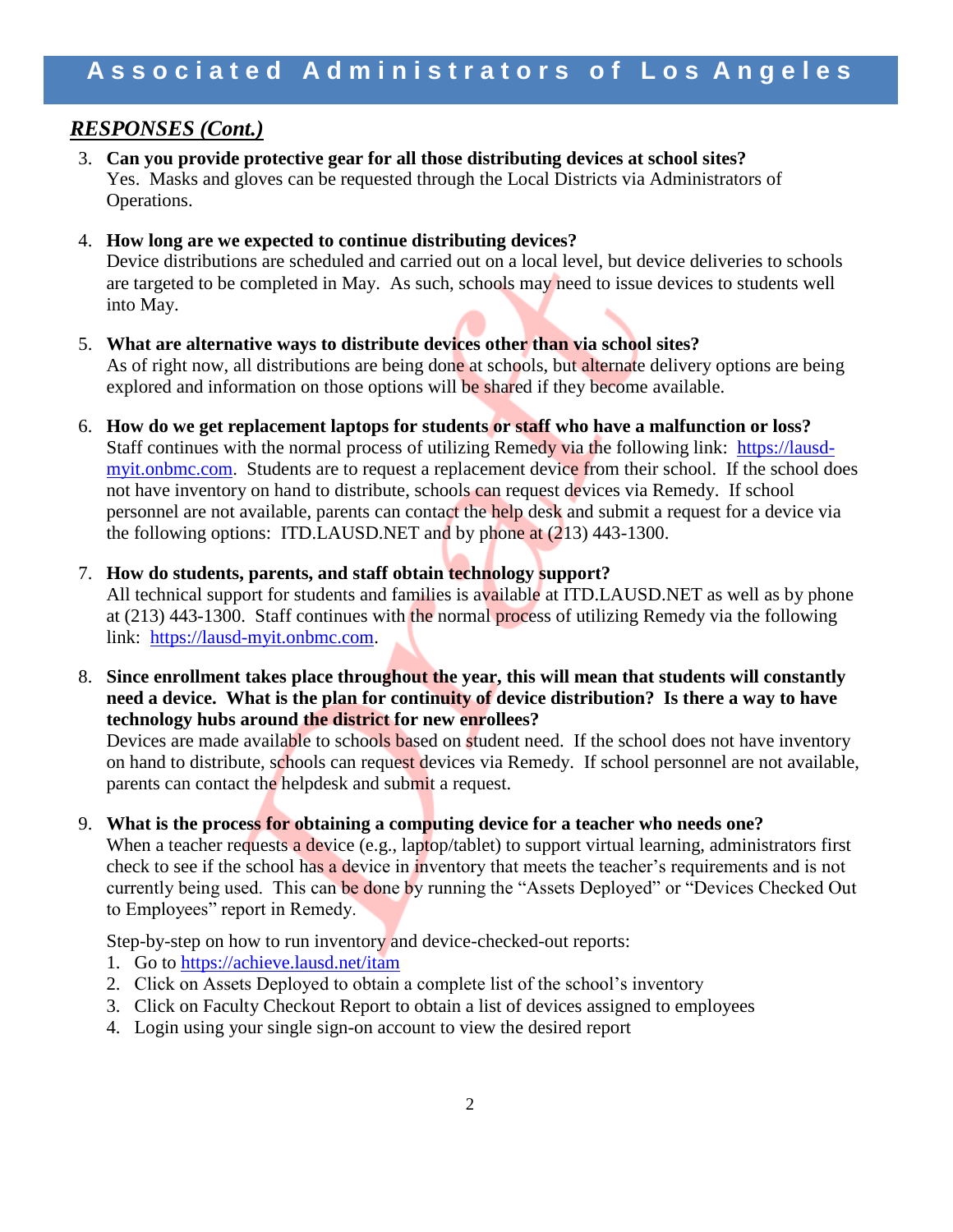## *RESPONSES (Cont.)*

If an appropriate device is not in the school's inventory, the school can request a device be issued from within the Remedy tool. The following is a link on how to checkout devices to teachers in Remedy.

[https://docs.google.com/document/d/1oJ512onmj\\_V4RZU5h77HSiur3NyyW9cOwJ\\_tG3MrJA](https://nam03.safelinks.protection.outlook.com/?url=https%3A%2F%2Fdocs.google.com%2Fdocument%2Fd%2F1oJ512onmj_V4RZU5h77HSiur3NyyW9cOwJ_tG3MrJAw%2Fedit&data=02%7C01%7Cmcamacho%40lausd.net%7C6d332bc4fcd844f0ad7b08d7e1642c87%7C042a40a1b1284ac48648016ffa121487%7C0%7C0%7C637225692683260954&sdata=OzWtzdpYVRQMXQVA4j9iEdZ3uV90PTnpp7GolnVvmLw%3D&reserved=0)w/edit

### 10. **Where will devices be delivered?**

Devices requested through Remedy will be configured and delivered to the school. School-based personnel should then make arrangements to distribute the device to the teacher.

11. **How long will it take to get the devices?**

Given the urgent need to address instructional continuity, we are planning to have completed student device delivery to school sites by May 9.

### **Administrator Duties**

12. **Device distribution falls on the shoulders of the administration at the school sites, has this now become part of a principal's assigned duties?**

Principals do have the responsibility over equipment inventory. Each school or office administrator usually assigns a staff member the responsibility for site equipment control. Nonclassroom staff, such as classified and Beyond the Bell staff, can help support device distribution or contact your Local District Administrator of Operations or Operations Coordinator.

13. **Can we have off-site supervisors deployed to support school-site administrators who need assistance with calling students, motivating them, and following up with those who have gone AWOL?**

Please see attached correspondence from Student Health and Human Services titled "IOC-Role(s) of LD SHHS Administrators and Personnel During School Closures." Student Health and Human Services (SHHS) personnel will support students and families.

### **Supplies**

### 14. **School-site emergency kits were raided for masks. What is the plan for schools to be able to replenish these?**

The following processes are in place for ordering masks and gloves (supplies):

- Requests for supplies (masks and gloves) for Grab n Go sites are made by the POD site leaders
- Requests for supplies (masks and gloves) for device distribution are being coordinated by LD AOOs and ITD
- Requests for staff (Beyond the Bell) to support device distribution are being coordinated through LD leaders

Please keep a log of the material borrowed from the emergency kits and the District will replenish the school (if FEMA reimbursement applies).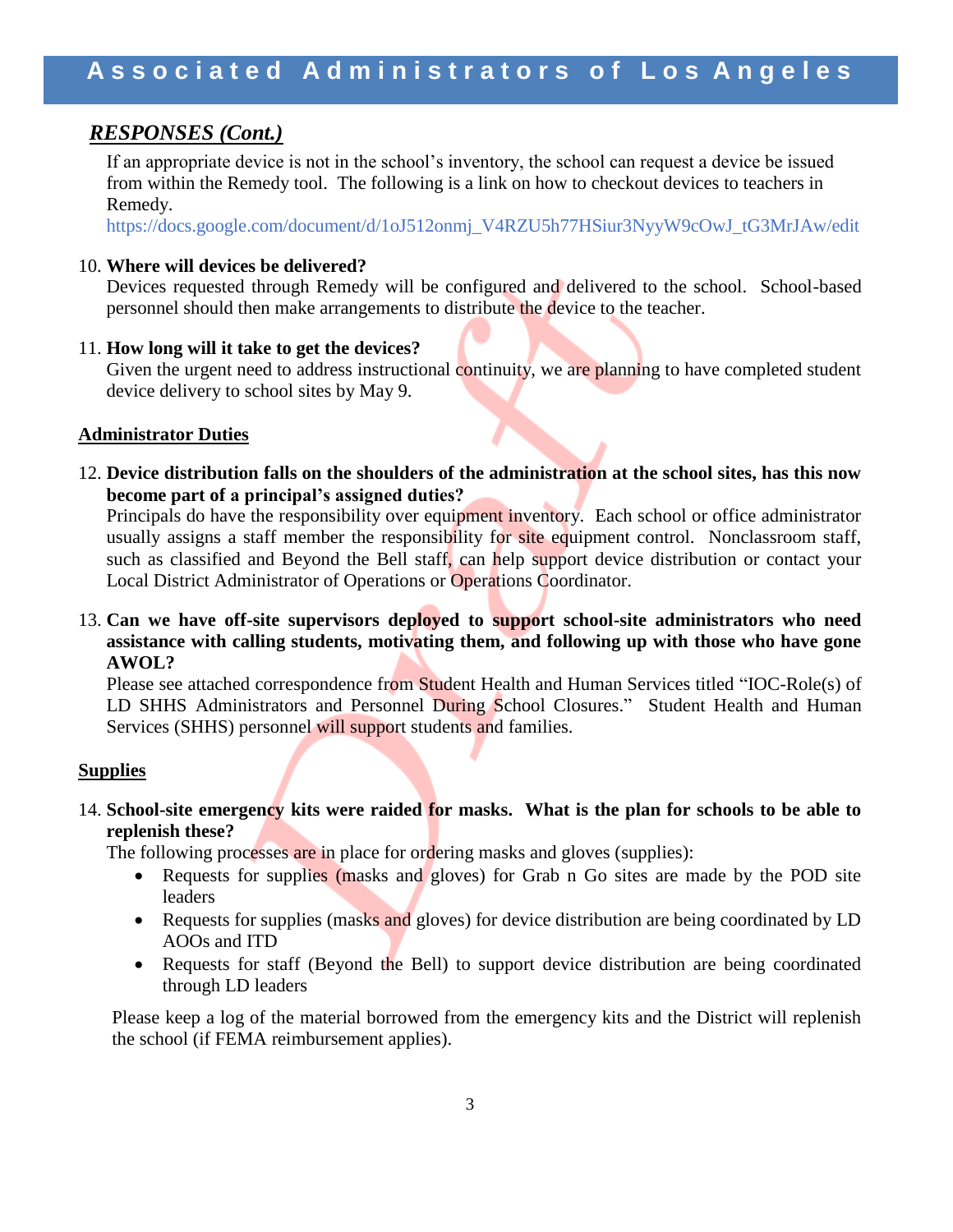### *RESPONSES (Cont.)*

### **Budget Development**

15. **Some schools were not able to complete budget development and are now expected to have School Site council meetings by Zoom. Is this a reasonable request given that we cannot be expected to convene the required quorum?**

Yes. Parent Community Services has developed tools to assist school-site leaders with virtual meetings given the need for social distancing. See attached documents titled, "Holding School Site Council and English Learner Advisory Committee Meetings Final," "How to Keep the Party Crashers from Crashing Your Zoom Event," "Zoom and Google Voice 3\_3\_20\_SSC\_ELAC."

#### **Professional Development**

- 16. **If device distribution is now part of a principal's duty, then can the Zoom professional development meetings for principals be limited to give time to work on this?** Local Districts will ensure their meetings do not conflict with device distribution days.
- 17. **Although eight hours of professional development is required, the current offerings are limited for School Support Administrators. What kinds of PD are available for School Support Administrators?**

All School Support Administrators are invited to participate in 10 hours of PD and can access it via MyPLN under the Continuity of Learning Plan. As administrators supporting instruction, this professional development will build the capacity of administrators to support teachers. There is a benefit to learning from one another's professional development and it will enhance cross collaboration and support to all teachers. Additional professional development opportunities will become available for administrators in the near future.

#### **Communication and Correspondence**

18. **Was there a correspondence informing employees about sick time not being impacted for those who have COVID-19 related reasons?**

Yes, please see attached correspondence titled "Additional Employee Guidelines During School Closure," dated March 17, 2020.

19. **We need a clear message to our school communities about where to go to get their questions answered. Where do they go for distance learning questions, tech support, or just general questions? Can this be shared with principals to share with school communities?**

Please continue to connect with Instruction and/or Operations in the Local District. The district will ensure that Local Districts are equipped with information to answer questions. In addition, divisions will work closely to provide the Hotline with information to respond to questions.

Links to referenced documents:

- [Points of Distribution Guide](http://www.aala.us/docs/2020/04/032920_Points_of_Distribution_Guide.pdf)
- [Device Cleaning Instructions](http://www.aala.us/docs/2020/04/Device_Cleaning_Instructions.pdf)
- [Safety Guidelines](http://www.aala.us/docs/2020/04/032920_Safety_Guidelines.pdf)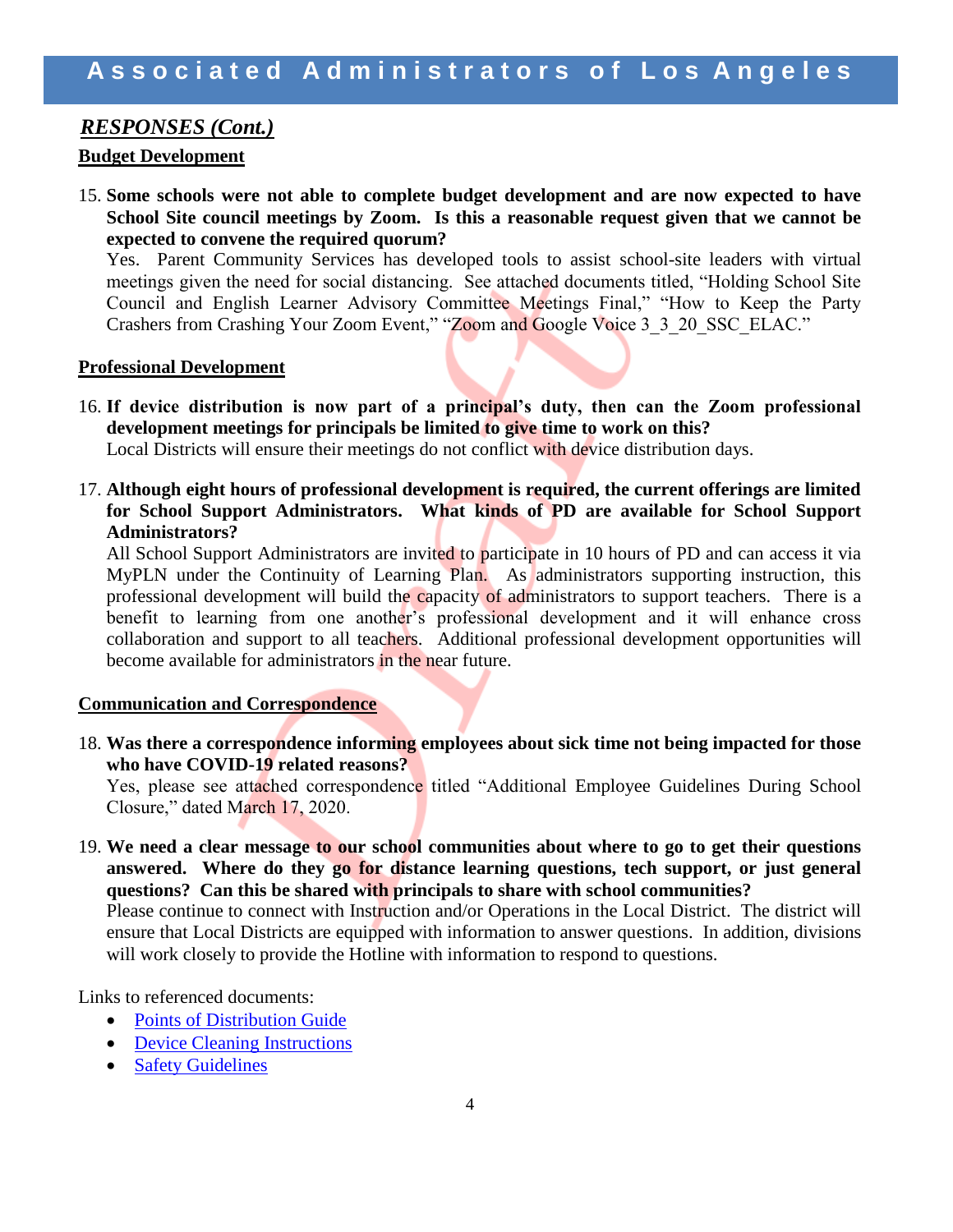# Associated Administrators of Los Angeles

### *RESPONSES (Cont.)*

- [Roles of SHHS Administrators and Personnel](http://www.aala.us/docs/2020/04/IOC-ROLES-OF-LD-SHHS-ADMINISTRATORS-AND-PERSONNEL-DURING-SCHOOL-CLOSURES.pdf)
- [Holding SSC and ELAC Meetings](http://www.aala.us/docs/2020/04/Holding-School-Site-Council-and-English-Learner-Advisory-Committee-Meetings-Final.pdf)
- [How to Keep Party Crashers from Crashing Your Zoom Event](http://www.aala.us/docs/2020/04/How-to-Keep-the-Party-Crashers-from-Crashing-Your-Zoom-Event.pdf)
- [Zoom and Google Voice for SSC and ELAC](http://www.aala.us/docs/2020/04/Zoom-and-Google-Voice-3_30_20_SSC_ELAC.pdf)
- [Additional Employee Guidelines](http://www.aala.us/docs/2020/04/Additional-Employee-Guidelines-During-School-Closure.pdf)

# **LAST CALL FOR NOMINATIONS FOR EXECUTIVE BOARD POSITIONS**

We are now accepting nominations for positions on AALA's Executive Board for terms that will begin on July 1, 2020. Several positions are available, varying from one to three years in length of service:

- Vice Presidents: Adult Education, Early Education, School Support Administrators, Unit J
- Directors: Early Education, Elementary, Secondary

Nomination forms are due in the AALA office by **Friday, April 24, 2020**. Please use the following links to access the nomination forms:

- [Nomination form for Early Education positions](http://www.aala.us/docs/2020/04/AALA-EXECUTIVE-BOARD-BALLOT-FOR-EARLY-EDUCATION-2020-ELECTION.pdf)
- [Nomination form for Adult, Elementary, Secondary, SSA, Unit J positions](http://www.aala.us/docs/2020/04/AALA-EXECUTIVE-BOARD-BALLOT-FOR-2020-2023-FINAL-1.pdf)



Congratulations to the thirty-two LAUSD seniors who have been selected from hundreds of candidates to receive a \$2,250 Friends of AALA Scholarship. Although the  $38<sup>th</sup>$  Annual AALA Scholarship/Community Awards Banquet has been canceled due to the pandemic, we still want to recognize these outstanding scholars.

| <b>NAME</b>                | <b>SCHOOL</b>                                                |
|----------------------------|--------------------------------------------------------------|
| <b>Yanira Argueta</b>      | <b>West Adams Preparatory High School</b>                    |
| <b>Komal Kaur Badesha</b>  | Dr. Richard A. Vladovic Harbor Teacher Preparation Academy   |
| <b>Candice Candler</b>     | <b>Foshay Learning Center</b>                                |
| <b>Hyewon Choi</b>         | <b>Hamilton High School</b>                                  |
| <b>Sebastian Cota</b>      | Los Angeles Center for Enriched Studies                      |
| <b>Melanie Cruz</b>        | Dr. Richard A. Vladovic Harbor Teacher Preparation Academy   |
| <b>Sandy Garcia</b>        | Linda Marquez High School H.P. Institute of Applied Medicine |
| <b>John Guico</b>          | Dr. Richard A Vladovic Harbor Teacher Preparation Academy    |
| <b>Rachel Zila Hidalgo</b> | STEM Academy of Hollywood @ Helen Bernstein Complex          |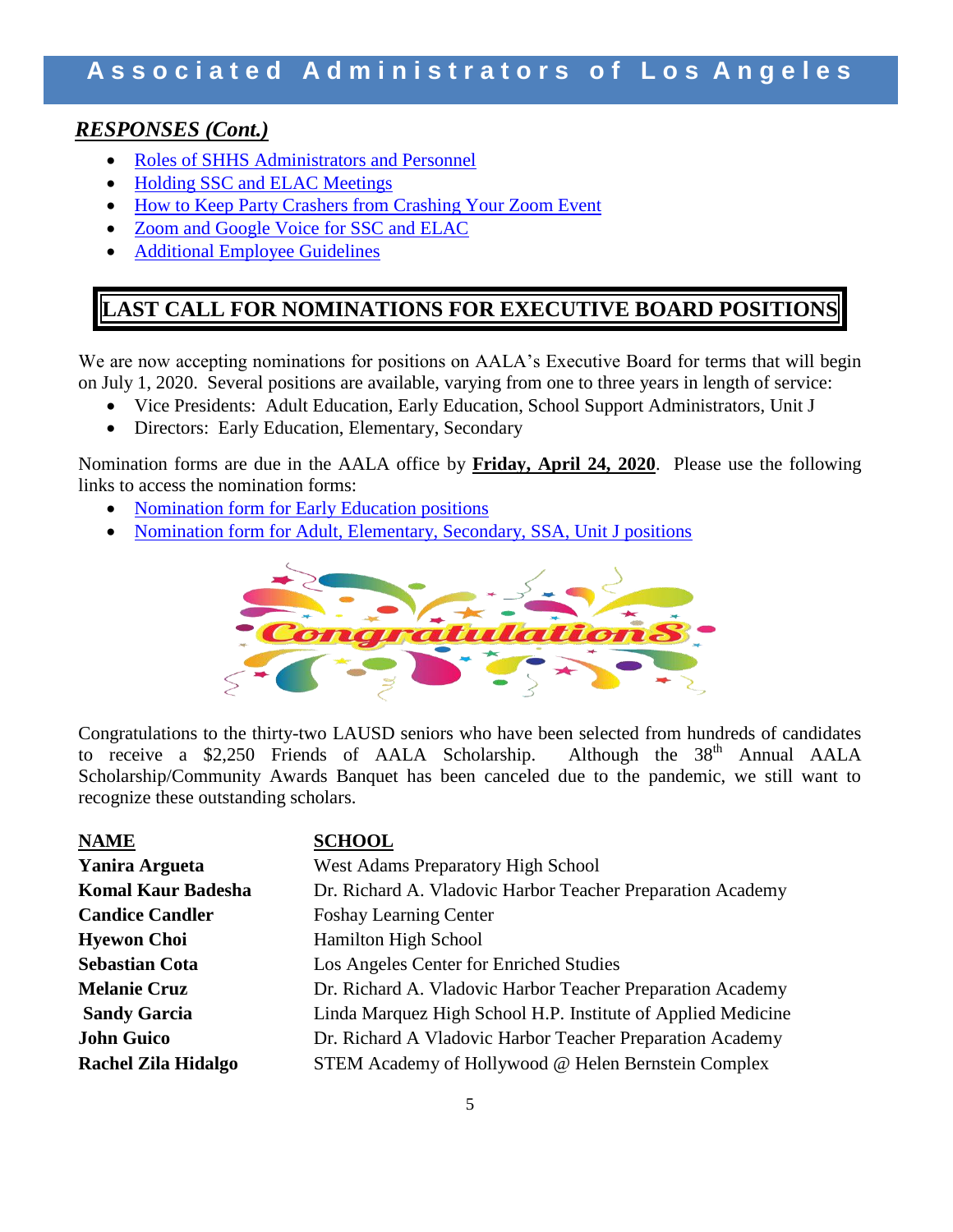### *RECIPIENTS (Cont.)*

| <b>NAME</b>                      | <b>SCHOOL</b>                                              |
|----------------------------------|------------------------------------------------------------|
| <b>Wesley Jiang</b>              | Downtown Magnets High School                               |
| <b>Julian Cameron Jimenez</b>    | Garfield High School                                       |
| <b>Jose Juarez</b>               | Monroe High School                                         |
| <b>Michelle Liu</b>              | Downtown Magnets High School                               |
| <b>Earl Simon Lontok</b>         | Narbonne High School                                       |
| <b>Edgar Lopez</b>               | Fairfax High School                                        |
| Juana Alicia Manzano             | North Valley Occupational Center                           |
| <b>Jose A. Sanchez Mara</b>      | Linda Marquez High School of Social Justice                |
| <b>Sara Lopez Martinez</b>       | Garfield High School                                       |
| <b>Leslie Sujey Mendez</b>       | Mendez High School                                         |
| <b>Angelica Mercado</b>          | Kennedy High School                                        |
| <b>Julianna Monterroso</b>       | Amelia Earhart High School                                 |
| <b>Kevin Ulises Murillo</b>      | Northridge Academy High School                             |
| <b>Eric Quinn</b>                | <b>Taft Charter High School</b>                            |
| <b>Carlos A. Ramirez-Sanchez</b> | South Gate High School                                     |
| <b>Carmen Raya</b>               | Dr. Richard A. Vladovic Harbor Teacher Preparation Academy |
| Sebastián Arce Rentería          | <b>Banning High School</b>                                 |
| <b>Jessica Reyes</b>             | Garfield High School                                       |
| Sara Rojas                       | Mendez High School                                         |
| <b>Isahia Sampson</b>            | King-Drew Magnet High School of Medicine and Science       |
| Yomna E. Shousha                 | Fairfax High School                                        |
| <b>Michael Udo</b>               | King-Drew Magnet High School of Medicine and Science       |
| <b>Emily Vidal</b>               | North Hollywood High School                                |

# **HEALTHCARE FAQ―** *DO YOU HAVE A FIRST AID KIT HANDY?*



It's critical to have a well-stocked first aid kit to treat minor injuries/emergencies at home. Also important is to know how to treat minor injuries and wounds. Remember to call your health plan's 24/7 nurse line or access a doctor virtually. Learn the warning signs about when to call 911.

### **What minor injuries or accidents should I be prepared to treat?**

Common accidents at home include: cuts, abrasions (scrapes), swelling, splinters, sprains, burns, insect bites/stings, and strains.

#### **What items should be in a first-aid kit?**

You can purchase ready-made first aid kit or put one together yourself. The Red Cross recommends a basic kit that includes the following: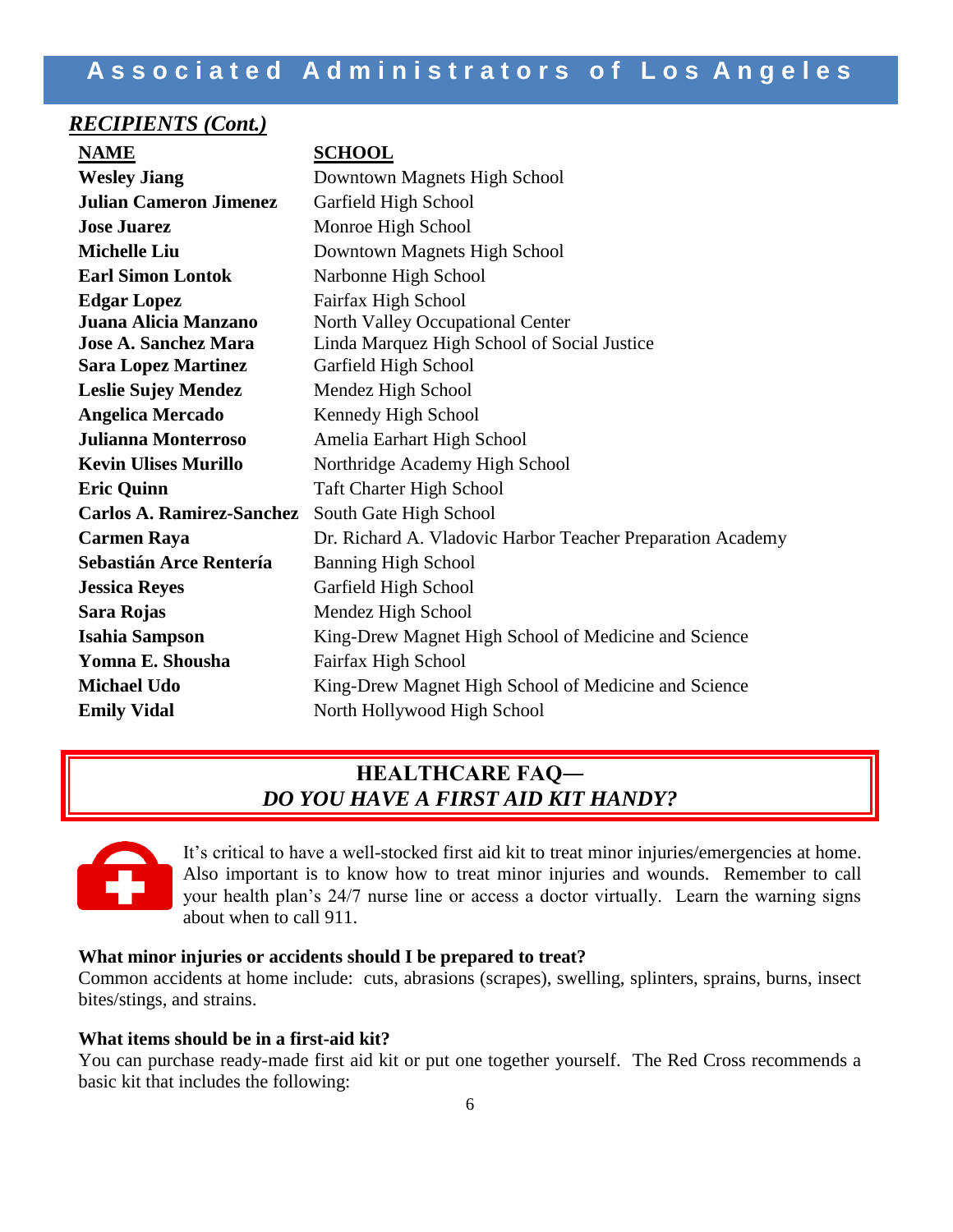### *FAQs (CONT.)*

| • Bandages, assorted sizes                                                      | <b>Scissors</b>                       |
|---------------------------------------------------------------------------------|---------------------------------------|
| • Absorbent compress dressings                                                  | <b>Tweezers</b>                       |
| • Adhesive cloth tape                                                           | • Instant cold compress               |
| • Sterile gauze rolls, varying sizes                                            | • Oral thermometer                    |
| Sterile gauze pads<br>$\bullet$                                                 | • Nonlatex gloves                     |
| • Butterfly bandages                                                            | • Pain killer tablets                 |
| Antiseptic wipes/alcohol swabs<br>$\bullet$                                     | • Space blanket                       |
| <b>Antibiotic ointment</b><br>$\bullet$                                         | • CPR breathing barrier               |
| • Your medical information, including<br>doctors and nearest medical facilities | • First aid instruction booklet/chart |

### **Where's the best place to store a kit at home?**

At home, keep it in the kitchen, out of reach of small children. The bathroom may become too humid, which lessens the shelf life of certain products. Make sure everyone in your family knows where the first aid kit is kept.

#### **What other items should I have on hand to treat accidents or minor injuries?**

You should also have anti-diarrheal tablets, stomach remedies, cold/cough remedies, and, if needed, contact lens solution, extra hearing aid batteries, extra water.

#### **What are some resources to learn more about basic first aid?**

- Mayo Clinic's first aid for cuts and scrapes: [http://www.mayoclinic.org/first-aid/first-aid](http://www.mayoclinic.org/first-aid/first-aid-cuts/basics/art-20056711)[cuts/basics/art-20056711](http://www.mayoclinic.org/first-aid/first-aid-cuts/basics/art-20056711)
- WebMD slideshow on caring for wounds and signs of infection:[http://www.webmd.com/a](http://www.webmd.com/a-to-z-guides/wound-care-10/slideshow-caring-for-wounds/)[to-z-guides/wound-care-10/slideshow-caring-for-wounds/](http://www.webmd.com/a-to-z-guides/wound-care-10/slideshow-caring-for-wounds/)

# **FREE PROFESSIONAL LEARNING ON COMPUTER SCIENCE AND CODING FROM ORACLE ACADEMY**

**Angela Reid**, Oracle Academy Program Specialist, has announced Oracle is providing FREE educator professional development for teachers and administrators this summer. The subject will be computer science and coding. The classes are virtual and are listed in the schedule below. If you are not already an Oracle Academy member, you will need to first sign up for the free membership and then register for the education professional development. Contact **Angela** by phone at 1.650.339.9855 or by email at [angela.reid@oracle.com](mailto:angela.reid@oracle.com) if you have questions regarding this opportunity.

#### Database Foundations

10 Sessions || Jun. 15th – Jun. 26th || Monday – Friday || 10:00-12:00am CST 13 Sessions || Aug 18th –Sept. 29th || Tuesday and Thursday || 6:00-7:30PM CST

#### Programming with PL/SQL

- 10 Sessions || Jul. 13th –Jul. 24th || Monday Friday || 2:00-4:00pm CST
- 15 Sessions || Sept. 30th Nov. 18th || Tuesday and Wednesday | 6:00-7:30PM CST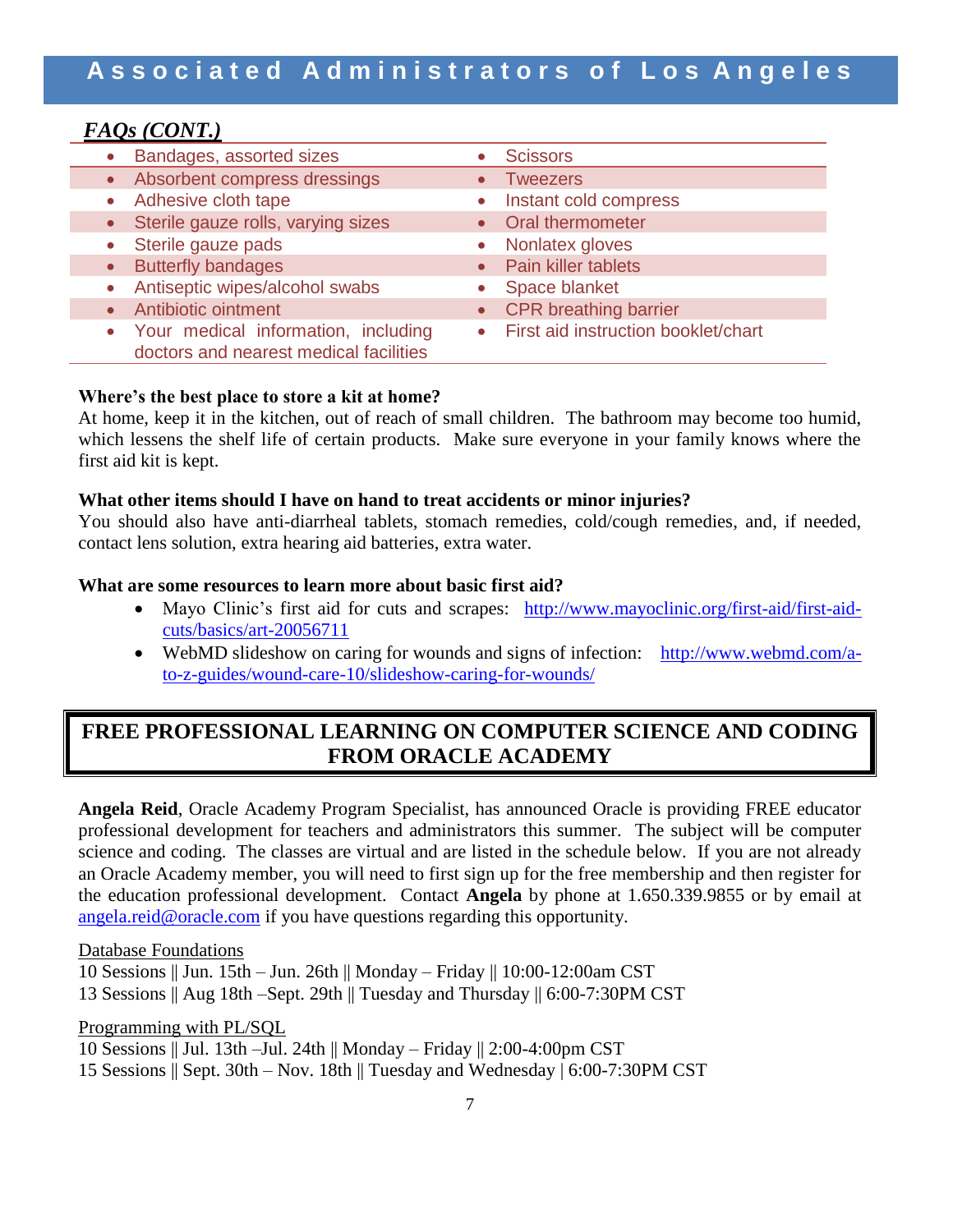## *ORACLE ACADEMY (CONT.)*

Database Design and Programming with SQL 10 Sessions || Jul. 6th –Jul. 17th || Monday – Friday || 9:00-12:00 CST

Java Fundamentals 15 Sessions || Jun. 15th – Jul 3rd || Monday – Friday || 1:00-3:00pm CST

Java Programming 10 Sessions || Jul. 20th –Jul. 31st || Monday – Friday || 9:00-11:00 CST 10 Sessions || Jul. 27th- Aug. 7th || Monday – Friday || 2:00-4:00pm CST

Java Foundations 13 Sessions Aug.17th- Sept. 28th || Monday and Wednesday || 6:00-7:30PM CST

### **Register: [Here](https://nam03.safelinks.protection.outlook.com/?url=https%3A%2F%2Facademy.oracle.com%2Fen%2Fabout-events-calendar.html%3Fsource%3D%3Aem%3Aeo%3Aie%3Acpo%3ARC_HRMK190604P00079C0001%3ASEV400044402%26elq_mid%3D159280%26sh%3D070209262409122416220707150435073018%26cmid%3DHRMK190604P00079C0001&data=02%7C01%7Cjuan.flecha%40lausd.net%7C98880240b5ac4698a8e508d7e245c659%7C042a40a1b1284ac48648016ffa121487%7C0%7C0%7C637226661610517654&sdata=LBOnJ1vna%2Ba9eU9MdRko5jfSWuqHYM4HvuDCzRVwl%2BM%3D&reserved=0)**

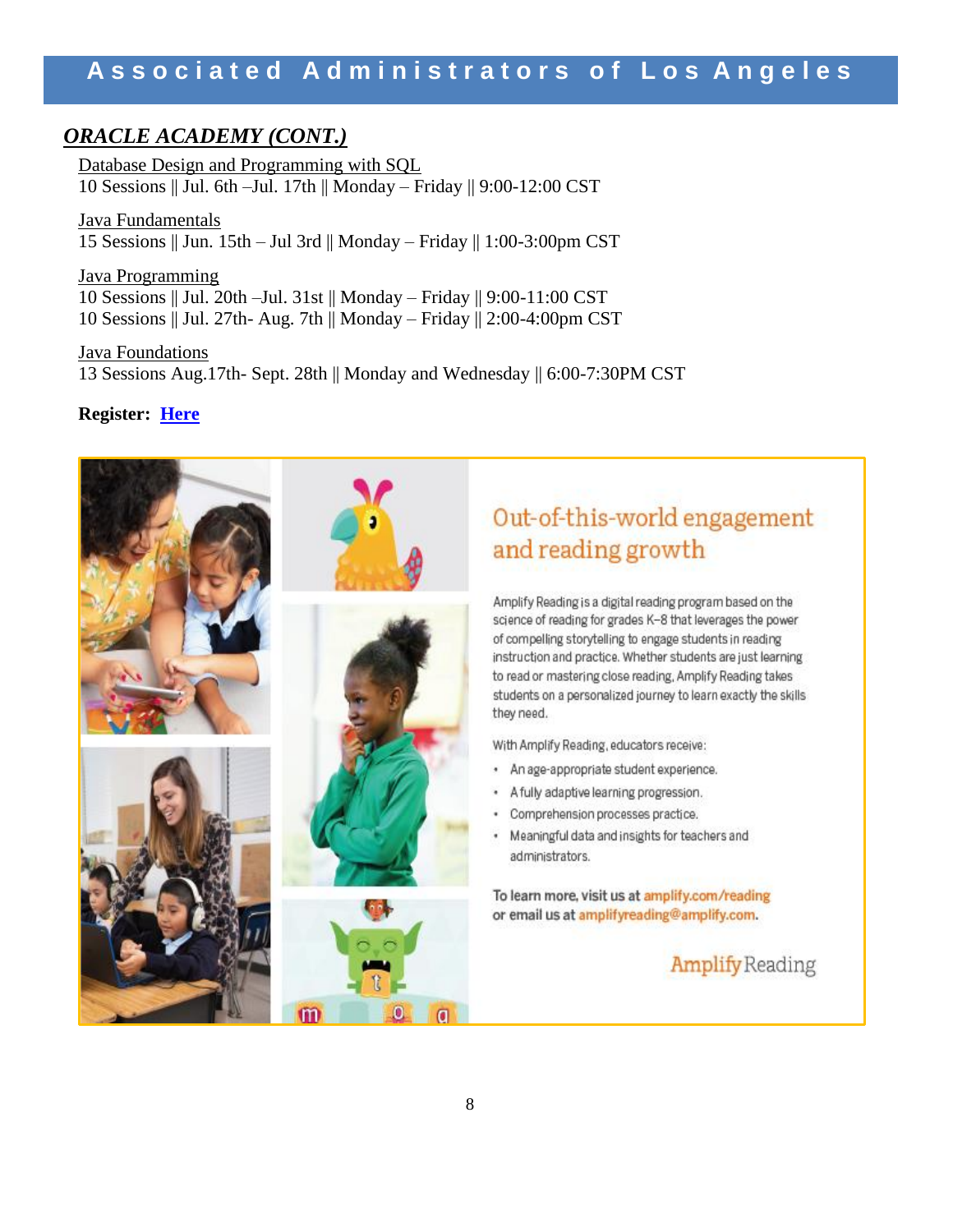# **POSITIONS AVAILABLE**

*Note to Applicants: Please be advised that you are responsible for making sure all the District requirements have been met. Do not contact AALA for information regarding positions; for detailed requirements for positions and employment updates use the contact phone number provided in the announcement or visit the District website at* [http://www.lausdjobs.org](http://www.lausdjobs.org/) *(classified) or* <http://achieve.lausd.net/Page/1125> *(certificated). Employees who change basis during the school year may not earn a full year of service credit and annualized employees who change their basis during the year may sustain an annualized settlement.* 

### **CERTIFICATED**

*(Open to certificated and classified employees who meet the position requirements)*

### *DIRECTOR, COMMUNITY SCHOOL TRANSFORMATION*

**Local District Central, MST 46G, School Support Administrator, A Basis (position will begin on July 1, 2020).** For more information, contact **Annabel Cortez** at [annabel.cortez@lausd.net.](mailto:annabel.cortez@lausd.net) Application deadline is 5:00 p.m., Friday, May 1, 2020.

### *DIRECTOR, EQUITY*

**Local District Central, MST 44G, School Support Administrator, E Basis (position will begin on July 1, 2020).** For more information, contact **Raquel Piedrasanta** at [raquel.piedrasanta@lausd.net.](mailto:raquel.piedrasanta@lausd.net) Application deadline is 5:00 p.m., Monday, May 4, 2020.

### *COORDINATOR, SECONDARY MATHEMATICS PROGRAM*

**Local District Northeast, MST 41G, School Support Administrator, E Basis (position will begin on July 1, 2020).** For more information, contact **Darlene Villeda** at [darlene.villeda@lausd.net](mailto:darlene.villeda@lausd.net). Application deadline is 5:00 p.m., Tuesday, May 5, 2020.

### *SPECIALIST, INSTRUCTIONAL*

**Local District Northeast, MST 38G, School Support Administrator, E Basis, five positions (positions will begin on July 1, 2020).** For more information, contact **Darlene Villeda** at [darlene.villeda@lausd.net](mailto:darlene.villeda@lausd.net). Application deadline is 5:00 p.m., Monday, May 4, 2020.

# **PREVIOUSLY ANNOUNCED POSITIONS**

| <b>CERTIFICATED POSITIONS</b> | <b>LOCATION</b>       | <b>CONTACT</b>          | <b>DEADLINE</b> |
|-------------------------------|-----------------------|-------------------------|-----------------|
| COORDINATOR, TITLE I          | <b>Local District</b> | <b>Albert Gallegos,</b> | $5:00$ p.m.     |
| MST 41G, E Basis              | South, Federal        | albert.gallegos@lausd.  | Wednesday       |
|                               | & State Ed.           | $net$                   | April 29, 2020  |
|                               | Programs              |                         |                 |
| COORDINATOR, SECONDARY        | <b>Local District</b> | Raquel Piedrasanta,     | $5:00$ p.m.     |
| <b>MATHEMATICS</b>            | Central               | raquel.piedrasanta@     | Friday          |
| MST 41G, E Basis              |                       | lausd.net               | May 1, 2020     |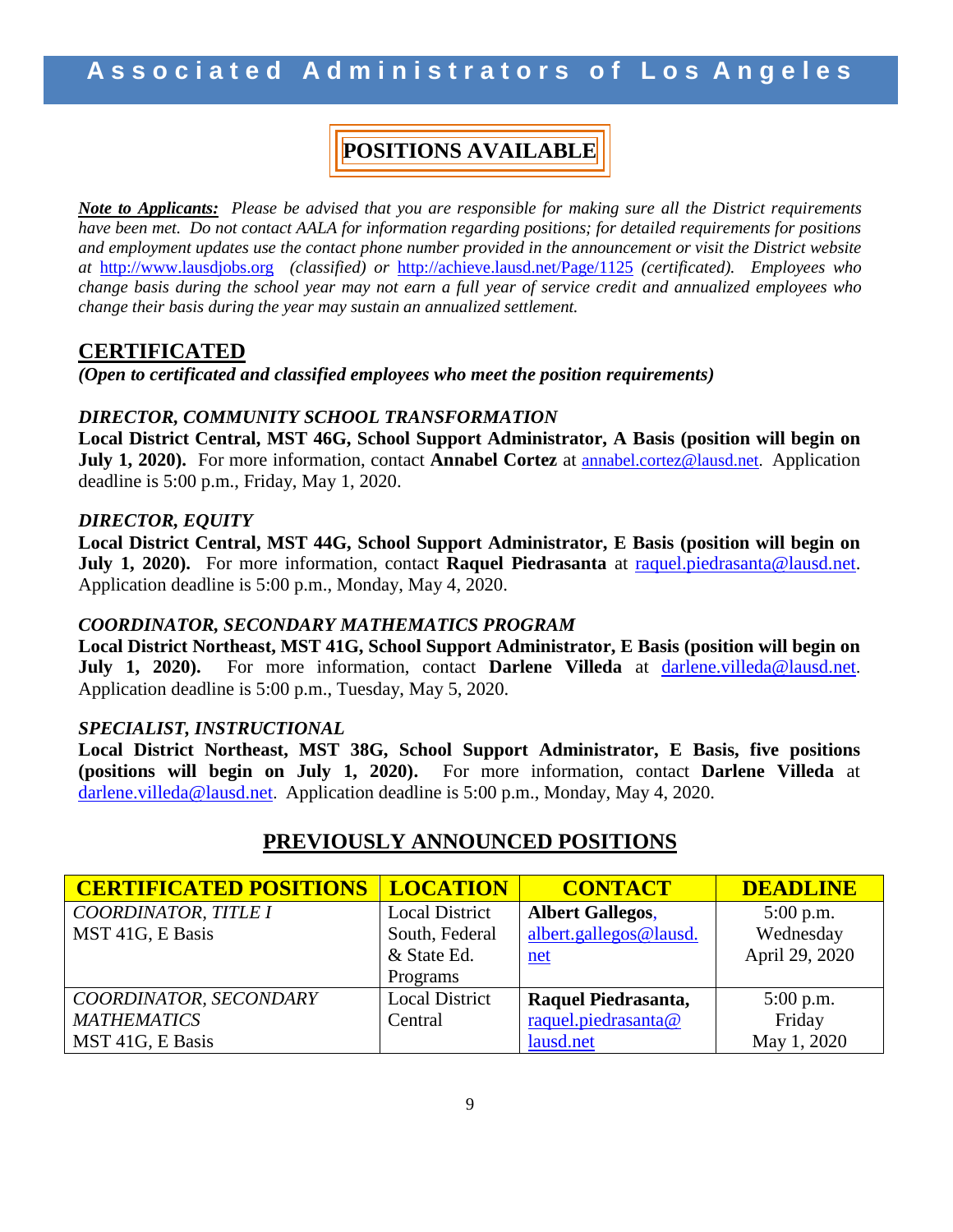# Associated Administrators of Los Angeles

| <b>CERTIFICATED POSITIONS</b>    | <b>LOCATION</b>       | <b>CONTACT</b>         | <b>DEADLINE</b> |
|----------------------------------|-----------------------|------------------------|-----------------|
| COORDINATOR, SECONDARY           | <b>Local District</b> | Raquel Piedrasanta,    | 5:00 p.m.       |
| <b>ENGLISH LANGUAGE ARTS</b>     | Central               | raquel.piedrasanta@    | Friday          |
| <b>INSTRUCTION</b>               |                       | lausd.net              | May 1, 2020     |
| MST 41G, E Basis                 |                       |                        |                 |
| COORDINATOR, A-G                 | <b>Local District</b> | Raquel Piedrasanta,    | 5:00 p.m.       |
| <b>INTERVENTION</b>              | Central               | raquel.piedrasanta@    | Friday          |
| MST 41G, E Basis                 |                       | lausd.net              | May 1, 2020     |
| PRINCIPAL, ELEMENTARY            | Clover ES,            | Erick Hansen,          | 4:30 p.m.       |
| MST 42G, E Basis                 | <b>Local District</b> | Director,              | Wednesday       |
|                                  | West                  | erick.hansen@lausd.    | May 6, 2020     |
|                                  |                       | net or 310.914.2100    |                 |
| PRINCIPAL, ELEMENTARY            | Fairburn ES,          | Erick Hansen,          | 4:30 p.m.       |
| MST 41G, E Basis                 | <b>Local District</b> | Director,              | Wednesday       |
|                                  | West                  | erick.hansen@lausd.    | May 6, 2020     |
|                                  |                       | net or 310.914.2100    |                 |
| PRINCIPAL, ELEMENTARY            | Palisades             | <b>Erick Hansen,</b>   | 4:30 p.m.       |
| MST 41G, E Basis                 | Charter ES,           | Director,              | Wednesday       |
|                                  | <b>Local District</b> | erick.hansen@lausd.    | May 6, 2020     |
|                                  | West                  | net or 310.914.2100    |                 |
| SPECIALIST, GEAR UP              | Advanced              | Nazish Siddiqui,       | <b>EXTENDED</b> |
| MST 38G, E Basis                 | Learning              | nazish.siddiqui@lausd. | 5:00 p.m.       |
|                                  | Options, DOI          | net                    | Sunday          |
|                                  |                       |                        | May 17, 2020    |
| <b>CLASSIFIED POSITIONS</b>      | <b>LOCATION</b>       | <b>CONTACT</b>         | <b>DEADLINE</b> |
| <b>DEPUTY DIRECTOR</b>           | Transportation        | <b>Click HERE</b>      | <b>EXTENDED</b> |
| \$117,000 - \$145,800, 12-month  | <b>Services</b>       |                        | Monday          |
| position                         | Division              |                        | May 4, 2020     |
| FACILITIES ASSET DEVELOPMENT     | Facilities            | <b>Click HERE</b>      | When Filled     |
| <b>DIRECTOR</b>                  | Services              |                        |                 |
| $$141,000 - $175,000, 12$ -month | Division              |                        |                 |
| position                         |                       |                        |                 |
| <b>DEPUTY DIRECTOR</b>           | Architectural &       | <b>Click HERE</b>      | When Filled     |
| \$135,300 - \$167,700, 12-month  | Engineering           |                        |                 |
| position                         | Services, FSD         |                        |                 |
| <b>DIRECTOR OF FACILITIES</b>    | Facilities            | <b>Click HERE</b>      | When Filled     |
| LEGISLATION, GRANTS, FUNDING     | Services              |                        |                 |
| \$117,000 - \$145,800, 12-month  | Division              |                        |                 |
| position                         |                       |                        |                 |
| <b>SENIOR NETWORK ENGINEER</b>   | Information           | <b>Click HERE</b>      | When Filled     |
| $$115,570 - $143,200, 12$ -month | Technology            |                        |                 |
| position                         | Division              |                        |                 |